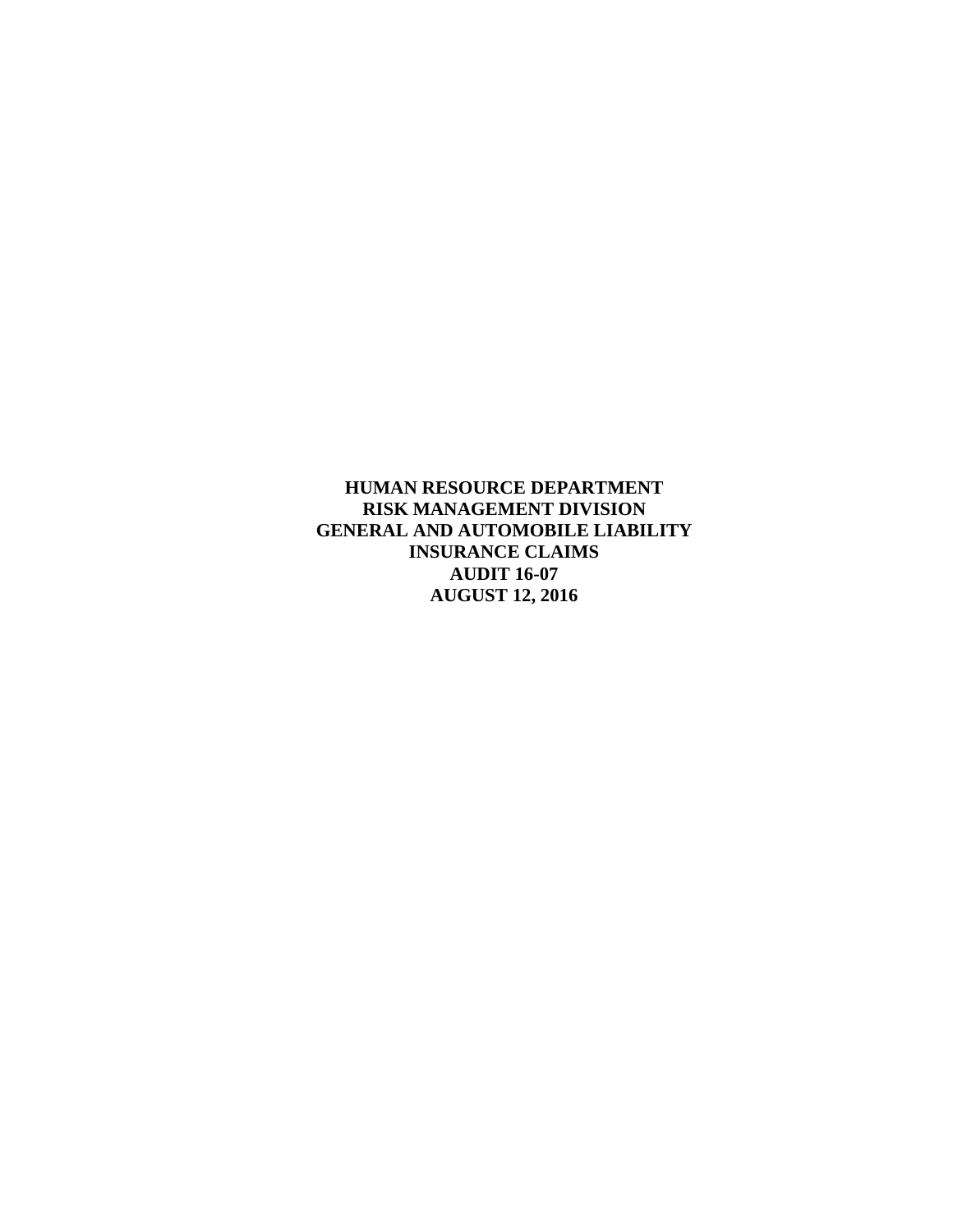# **CITY OF TAMPA**



**Bob Buckhorn, Mayor**

**Internal Audit Department**

**Christine Glover, Internal Audit Director**

August 12, 2016

Honorable Bob Buckhorn Mayor, City of Tampa 1 City Hall Plaza Tampa, Florida

RE: Human Resources – Risk Management - General and Automobile Liability Insurance Claims, Audit 16-07

Dear Mayor Buckhorn:

Attached is the Internal Audit Department's report on Risk Management - General and Automobile Liability Insurance Claims, Audit 16-07.

Risk Management has already taken positive actions in response to our recommendations. We thank the management and staff of the Risk Management Division for their cooperation and assistance during this audit.

Sincerely,

/s/ Christine Glover

Christine Glover Internal Audit Director

cc: Dennis Rogero, Chief of Staff Sonya Little, Chief Financial Officer Kimberly Crum, Human Resources Director

**315 E. Kennedy Boulevard** • **Tampa, Florida 33602** • **(813) 274-7159**

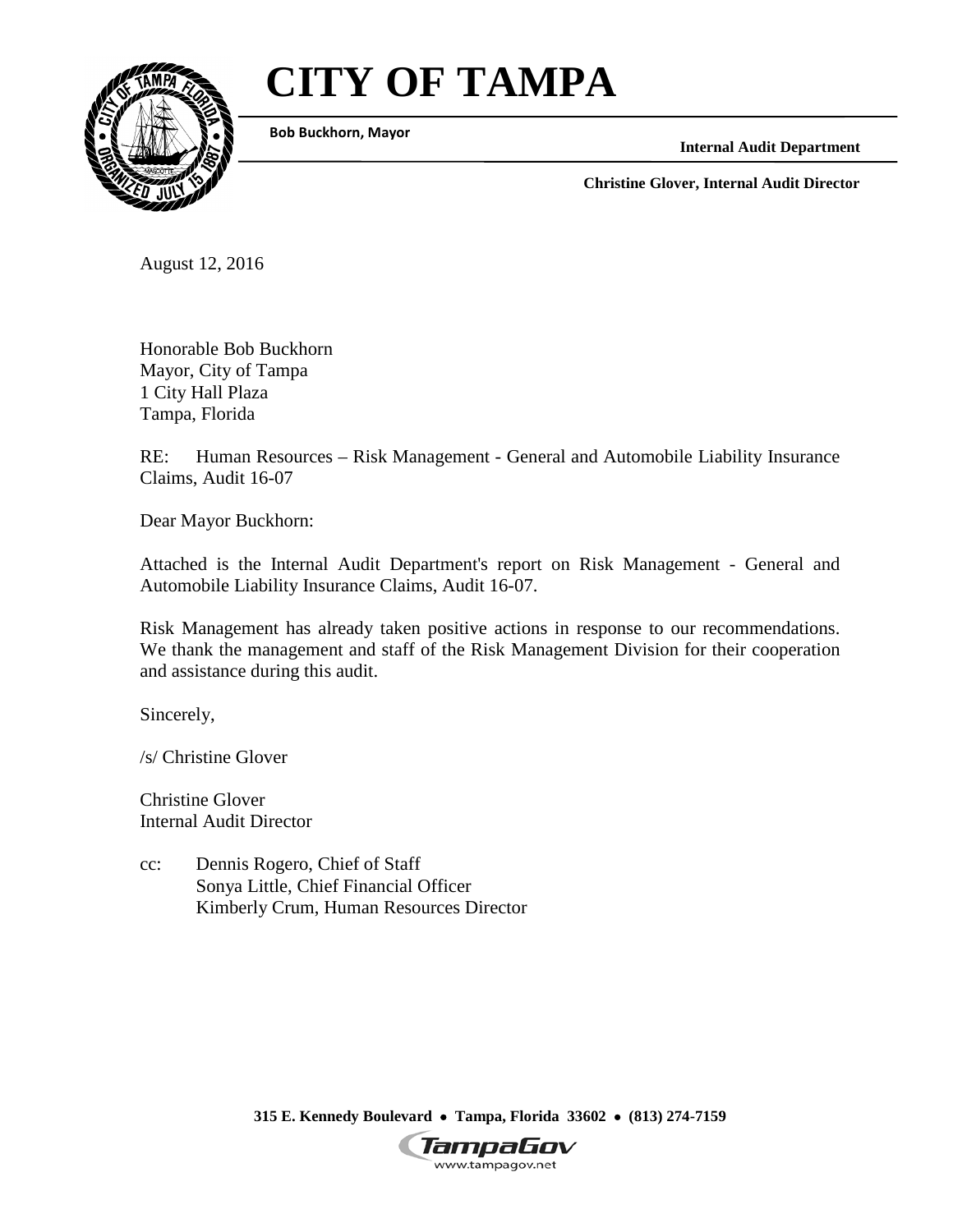# **HUMAN RESOURCE DEPARTMENT RISK MANAGEMENT DIVISION GENERAL AND AUTOMOBILE LIABILITY INSURANCE CLAIMS AUDIT 16-07 AUGUST 12, 2016**

/s/ Vivian Walker

\_\_\_\_\_\_\_\_\_\_\_\_\_\_\_\_\_\_\_\_\_\_\_\_\_\_\_\_\_\_\_\_\_\_\_\_\_\_\_ Vivian Walker, Auditor

/s/ Christine Glover

\_\_\_\_\_\_\_\_\_\_\_\_\_\_\_\_\_\_\_\_\_\_\_\_\_\_\_\_\_\_\_\_\_\_\_\_\_\_\_ Christine Glover, Audit Director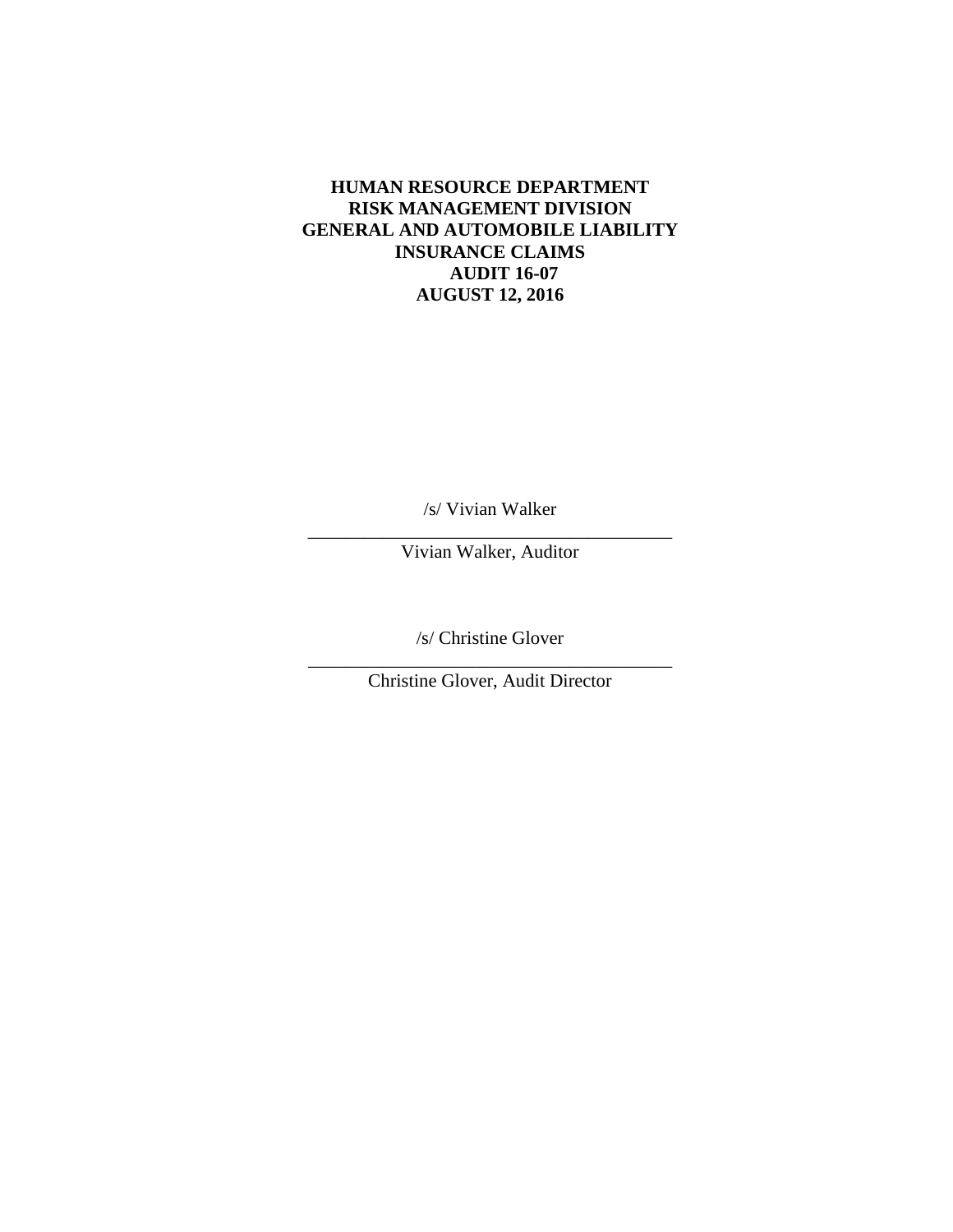# **HUMAN RESOURCE DEPARTMENT RISK MANAGEMENT DIVISION GENERAL AND AUTOMOBILE LIABILITY INSURANCE CLAIMS AUDIT 16-07**

# **BACKGROUND**

The vision and mission statement for Risk Management indicates it is "committed to providing comprehensive risk management, insurance, and employee benefit programs to all the City of Tampa department, employees, and retirees."

Additionally, stated goals and objectives include:

- Providing a safe workplace that "meets all state and federal guidelines, using training, consultation and inspections, accident investigations . . ."
- Managing the City's "liability and property  $\&$  casualty exposure in a cost-effective manner ... and as a last resort insure risk."

# **STATEMENT OF OBJECTIVES**

This audit was conducted in accordance with the Internal Audit Department's FY2016 Audit Agenda. The objectives of this audit were to ensure that:

- 1. Certificates of insurance were obtained with the proper limits and endorsements.
- 2. Liability claims for general or automobile accidents were settled within the required timeframe and limits.
- 3. Restitution for subrogation was timely and properly recorded.

#### **STATEMENT OF SCOPE**

The audit period covered Risk Management activity that occurred from April 2015 through March 2016. Tests were performed to determine whether Risk Management personnel were fulfilling their stated duties and responsibilities in an effective and efficient manner. This review included evaluating the internal controls related to accounts receivables for subrogation payments. Risk Management uses ClaimsCrusher software to document activity related to claims. This software was evaluated and the information generated was deemed to be reliable. Original records as well as copies were used as evidence and verified through observation and physical examination.

#### **STATEMENT OF METHODOLOGY**

Closed claim files were reviewed to verify that the required documentation established through Risk Management policy in addition to proper approval was being obtained. Florida Statute establishes time frames for resolution of claims. Therefore, the date of disbursement for claims was reviewed to determine if they were settled within the guidelines established by Florida Statute. The City of Tampa requires vendors or others using City property to provide additional insurance with the City as an additional named insured. This process was reviewed for approval of coverage, by Risk Management, in advance. This audit also reviewed how the City pursued compensation from any other entity that created or caused damage to City property.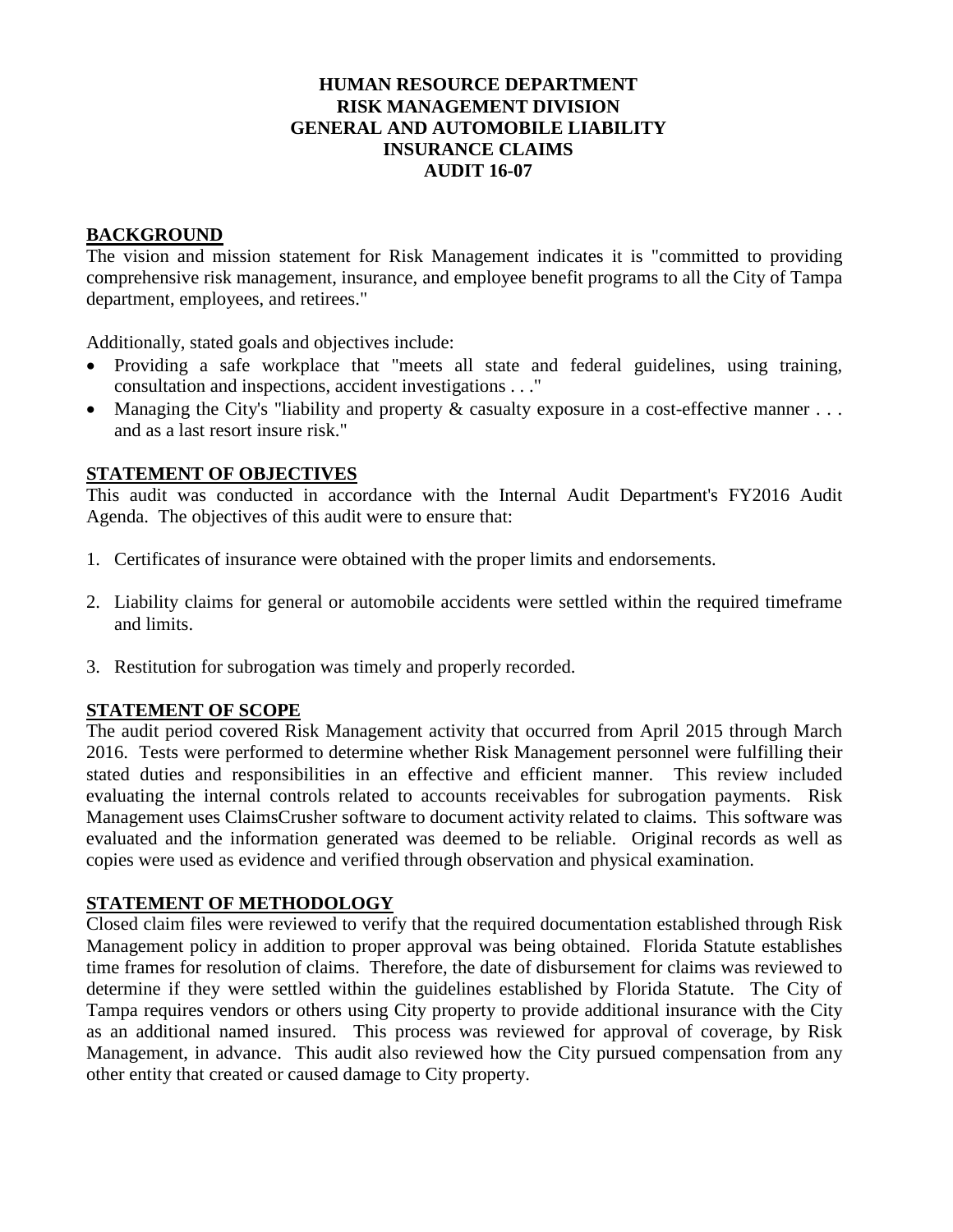# **STATEMENT OF AUDITING STANDARDS**

We conducted this performance audit in accordance with generally accepted government auditing standards. Those standards require that we plan and perform the audit to obtain sufficient, appropriate evidence to provide a reasonable basis for our findings and conclusions based on our audit objectives. We believe that the evidence obtained provides a reasonable basis for our findings and conclusions based on our audit objectives.

# **AUDIT CONCLUSIONS**

Based upon the test work performed and the audit recommendations noted below, we conclude that:

- 1. Certificates of insurance were obtained with the proper limits and endorsements.
- 2. Liability claims for general or automobile accidents were settled within the required timeframe and limits. However, documentation to support the claims can be improved.
- 3. Restitution for subrogation was properly recorded and recorded timely. However, the process for assessing and subsequent collection of restitution payments can be improved.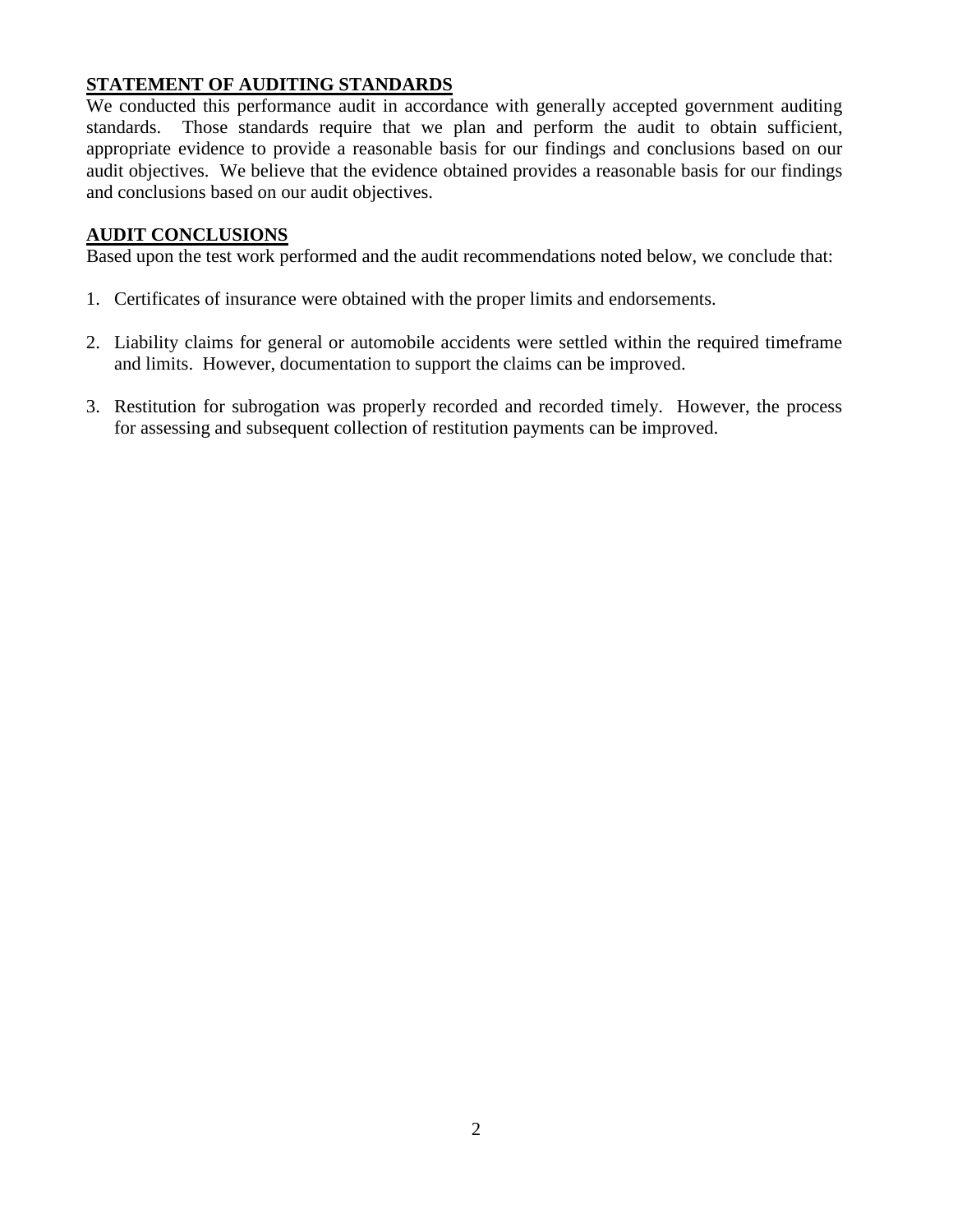# **CLAIMS PROCESSING**

STATEMENT OF CONDITION: Documentation to support processing of claims can be improved. A sample review of files for 24 closed claims identified that several required documents had not been obtained prior to the claim being closed. Specifically, where applicable, the following items were missing:

- Five (of 20) applicable files did not have the signed executed release for property damage form.
- Three (of 15) files did not have at least two estimates for damages claimed.
- Two (of 20) files did not have a notarized statement of claim form.

The current claims process requires the individual submitting the form to provide their social security number. However, there is no statement on the claim form that notifies the individual of how their social security number will be used.

CRITERIA: The risk policy related to processing of claims requires certain documentation to support the payment. Additionally, the "Social Security Number Protection Act of 2010" details the requirement that individual social security numbers are to be protected. It also states that "local government agency which requests an individual to disclose his social security account number shall inform that individual whether that disclosure is mandatory or voluntary . . . and what uses will be made of it."

CAUSE: There is currently no checklist in place to ensure that all required documentation is obtained.

EFFECT OF CONDITION: Claims may be closed without proper documents in file.

RECOMMENDATION 1: Management should ensure payment is only made after a signed release and other required documents are received. Also, a checklist or other method of file review should be considered to ensure all applicable documents have been received.

Additionally, because social security number and date of birth are necessary to process a claim, a statement indicating what use will be made of that information should be added to the current claim form in order to comply with the Social Security Number Protection Act of 2010.

MANAGEMENT RESPONSE: Agree. The liability claim files identified above were missing the information as stated. These issues occurred upon arrival of a new employee following the death of a key team member. While regrettable and unacceptable, we believe there was no financial impact to the City as a result. Going forward, Risk Management will ensure that payment for a liability claim is only issued after an executed release is provided to the City of Tampa. A liability claim file checklist has been created to ensure that all tasks have been completed prior to closing the file.

Per Florida Statute 768.28 Notice of Claim, a claimant's social security number, date of birth, address and other personal information is required to notice the City of a tort act that has been filed against the City of Tampa. The claimant's personal information is required to investigate a claim against the City of Tampa. The City does not release this information to the public, as it is privileged and protected.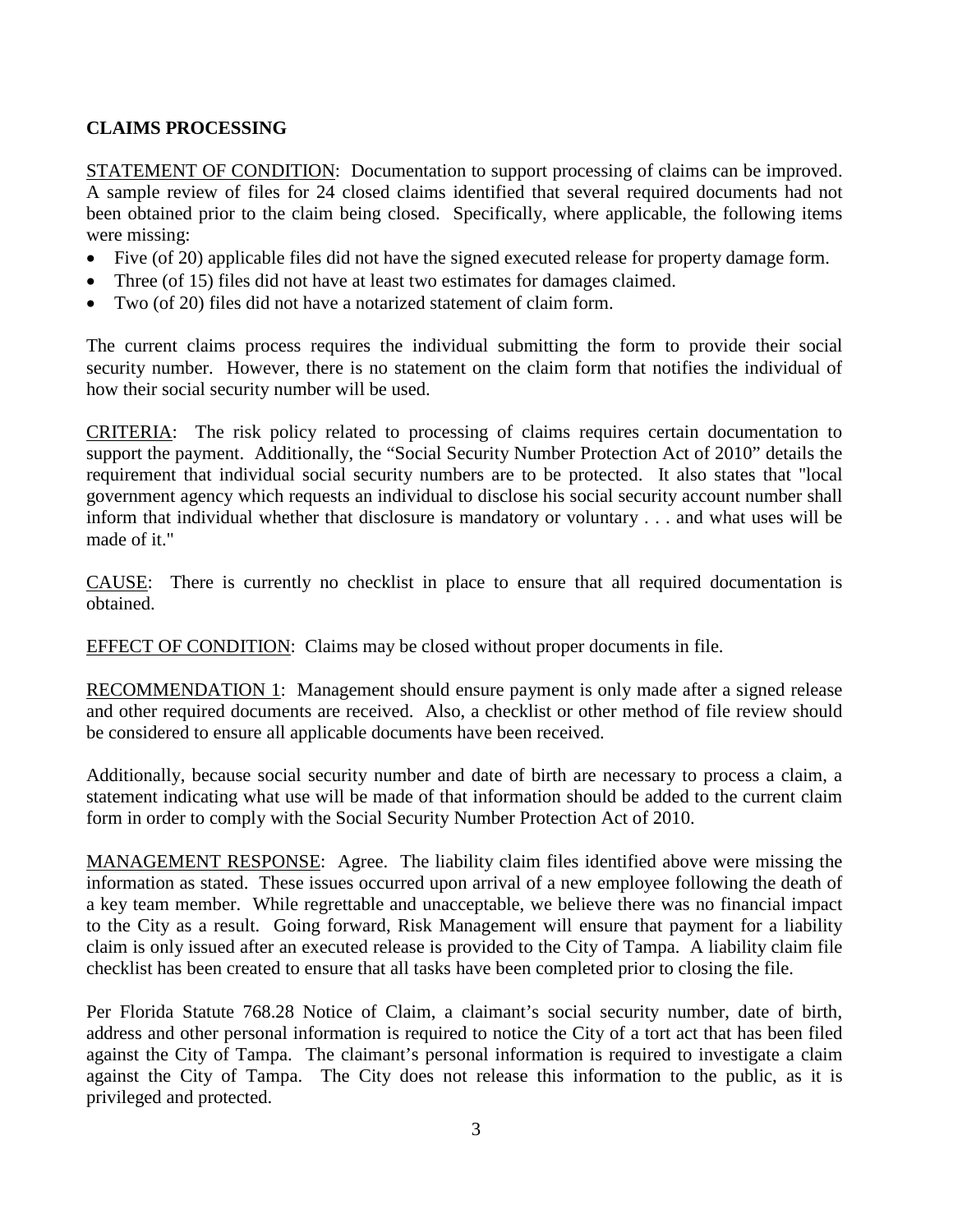The Statement of Claim form has been brought into compliance with the Social Security Number Protection Act of 2010.

TARGET IMPLEMENTATION DATE: August 1, 2016